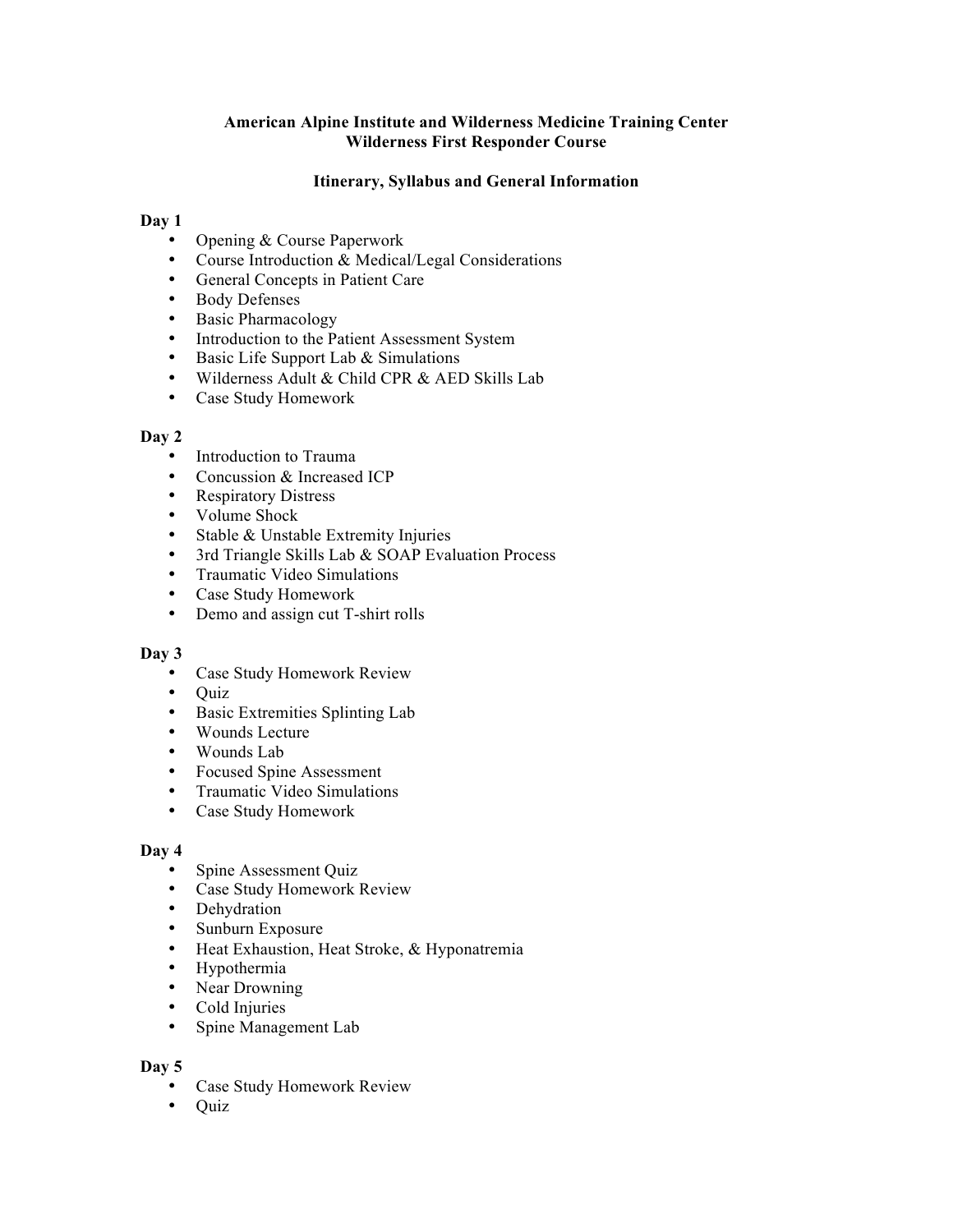- Wilderness Bites & Stings
- Allergies
- Injection Lab & Quiz
- Traumatic Video Simulations
- Case Study Homework

# **Day 6**

- Case Study Homework Review
- Quiz
- Lightning Injuries
- Altitude
- Dislocations Lab
- Traumatic Video Simulations
- Assessing Medical Problems
- Case Study Homework

## **Day 7**

- Case Study Homework Review
- Asthma
- Diabetes: Hypoglycemia & Hyperglycemia
- Heart Attack, Angina, & Stroke
- Ears, Eyes, Nose, Throat, & Teeth Interactive Case Studies
- Advanced Extremities Splinting Lab
- Improvised Litters and Carries<br>• Homework: Expedition Medici
- Homework: Expedition Medicine Case Studies

## **Day 8**

- Tramatic Video Simulation
- Environmental & Medical Tag-team Simulations
- One-on-one Medical Simulations
- Backboard Video Simulation

### **Day 9**

- Mass Casualty Video Simulation
- Litter Carries & Passes
- Final Written WFR & WCPR Exams & Review
- Medical Equipment & First Aid Kits
- Course Debrief, Closing, & Clean-up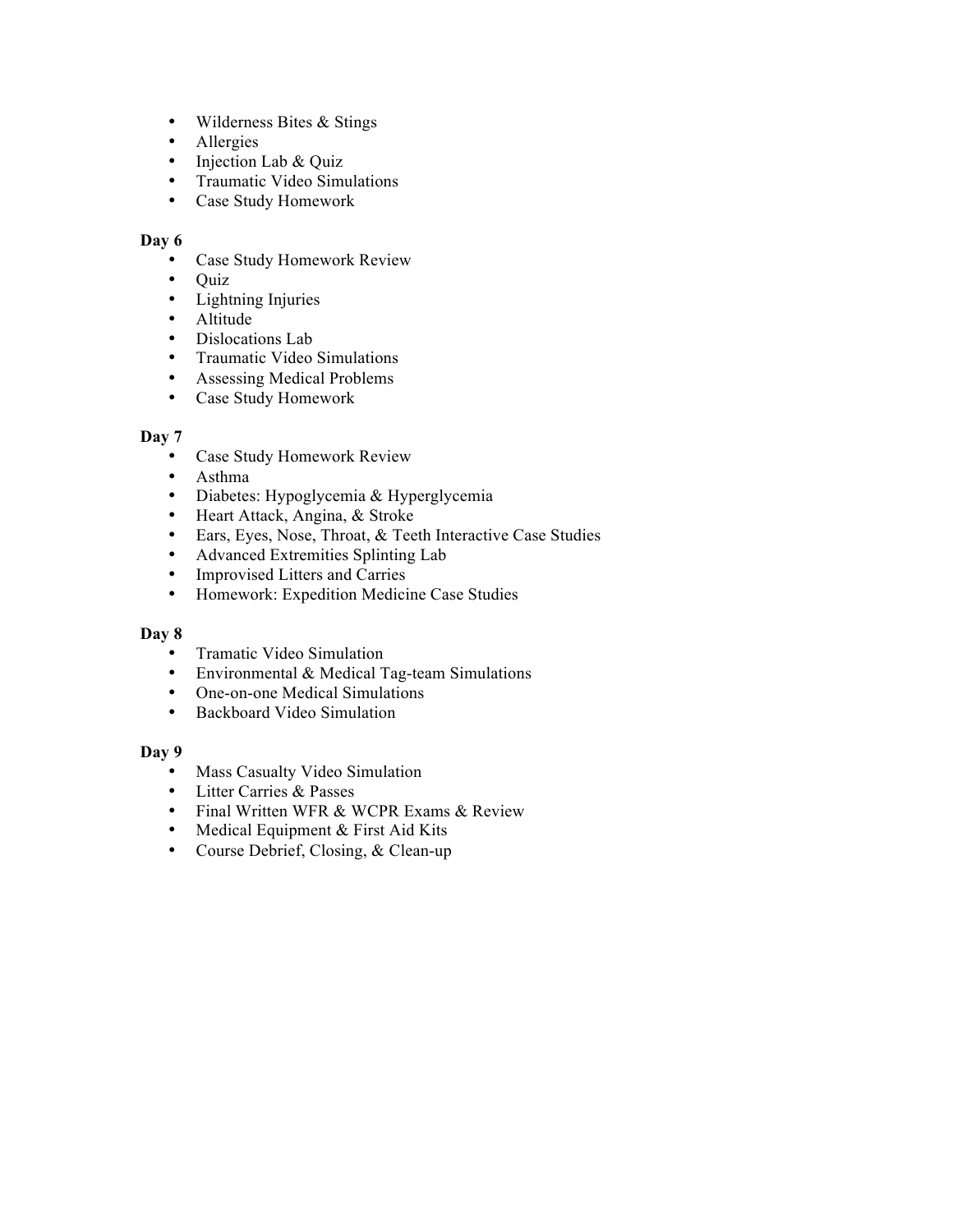#### **General Course Information**

Courses taught by the American Alpine Institute in conjunction with the Wilderness Medicine Training Center are rigorous and require your full attendance and participation. You may find them mentally, physically, and emotionally demanding. You should be comfortable reading technical information, be able to write clearly, be able to communicate easily with other people, and you should be physically capable of lifting and carrying a minimum of 50 pounds without injury. During simulations, skill labs, and demonstrations you will be acting as a patient and as a rescuer; this requires you to touch and be touched by others during a patient exam and subsequent treatment. To protect your personal space you MUST wear your bathing suit (jog bra) and/or shorts under your simulation clothing for all PAS Labs; they will NOT be cut. During your participation in any American Alpine Institute/Wilderness Medicine Training course, you are responsible for your emotional and physical safety at all times.

The American Alpine Institute/Wilderness Medicine Training Center agrees to present skills and techniques according to the practice guidelines established by the Wilderness Medical Society, the National Association of EMS Physicians, and the American Heart Association. The American Alpine Institute/Wilderness Medicine Training Center is not liable if you do not adhere to those standards in a field situation. Nor does the American Alpine Institute/Wilderness Medicine Training Center authorize you to use the skills presented. Your authorization will need to come from a licensed medical control, usually a physician advisor.

When you have successfully completed your Standard Wilderness First Responder course, you will receive a WFR and WCPR certification card from the Wilderness Medicine Training Center. The cards acknowledge that you have successfully demonstrated the skills presented during your course according to the above practice guidelines. It does not certify that you will be able to continue to perform at that level. It is your responsibility to stay current with both your understanding and practice.

Most medical control personnel require certification as a base-line for authorization. You must take and pass an approved Recertification course before your certification expires.

You will be spending quite a bit of time outside and will likely get very dirty during many of the skills sessions and simulations. Bring clothing appropriate to the weather. It should be tough and old enough to withstand a beating. You will also need to bring a notebook, pen, pencil, backpack, water bottle, a pair of heavy hiking socks, and two sets of old clothing that may be cut (two pair of long sleeved shirts, two pair of long pants, and two T-shirts). "Cutable" clothing is required for simulations and practice. Consider bringing colored pencils or pens for note taking. For more details on the course, please download our Student Booklet.

Course tuition includes instruction, our textbook the Art  $\&$  Technique of Wilderness Medicine, our water proof field manual the Wilderness Medicine Handbook, our workbook Case Studies in Wilderness Medicine, and a Patient SOAP note tablet. Class begins at 8 AM each morning, breaks for lunch from between 12-1, and the afternoon session ends between 5:30-6 PM. You must sign an Agreement of Responsibility (our release form) as it acknowledges your understanding of the above information; if you choose not to sign the agreement, you will not be able to participate in the course.